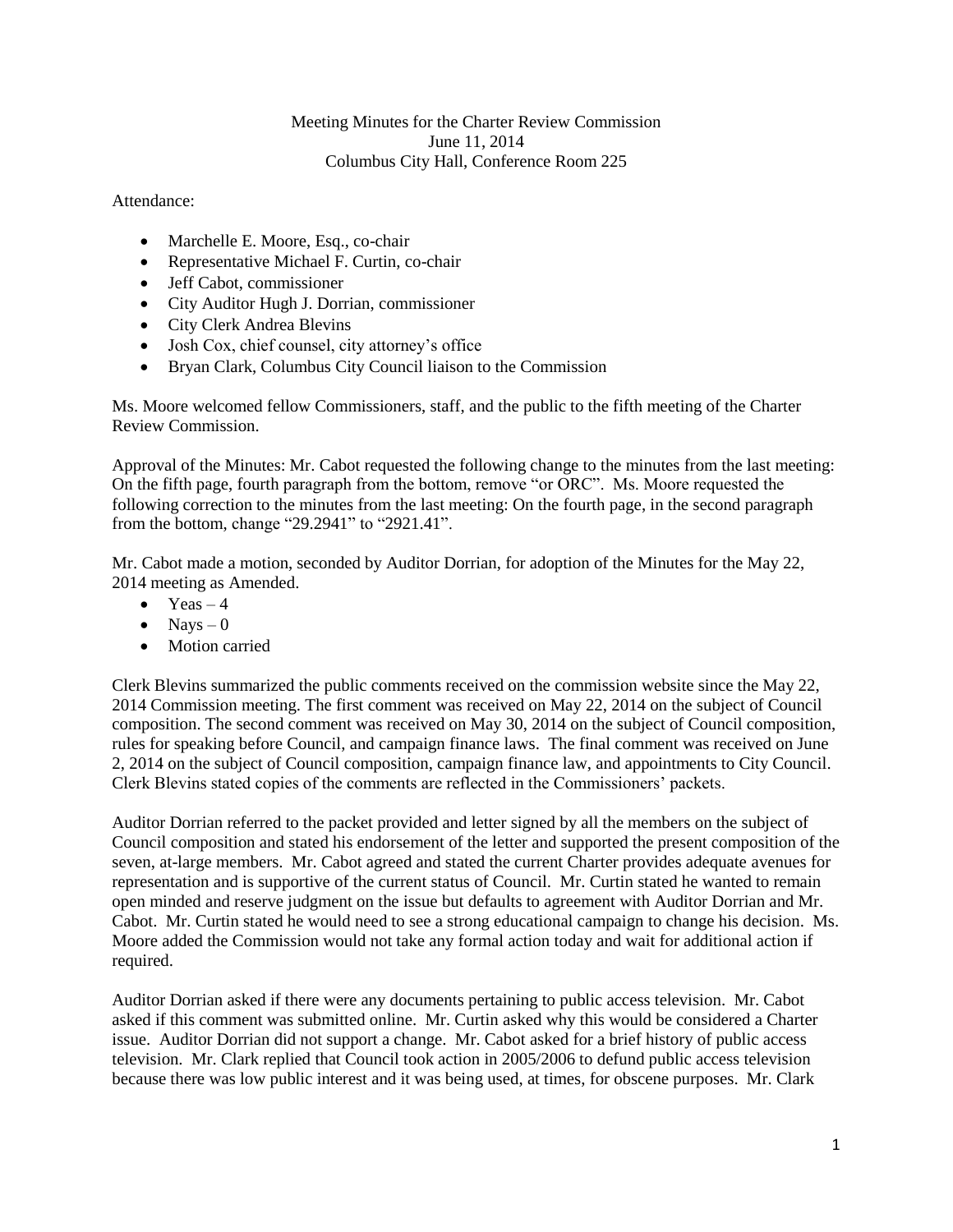also stated that Council continued funding CTV and that there is adequate access and even better options for the public to access information on the activity of the City and its officials.

Ms. Moore asked if there was any reference to public access television in the Charter. Mr. Clark replied that there is not and never has been any reference to it. Ms. Moore stated that the Commission would not follow up on this issue with respect to the City Charter.

Mr. Clark gave a summary of the current rules for speaking before Council and stated these rules could be changed at any time by an ordinance of Council. Auditor Dorrian agreed that the rules for speaking before Council can be addressed and changed under the current City Code.

Ms. Moore addressed the issue of minimum wage. Auditor Dorrian stated support for minimum wage but did not support it as a Charter issue. Mr. Curtin agreed and referred to the state minimum wage and the federal minimum wage and that it should not be handled on a municipal level. Mr. Cabot agreed that it should not be a Charter item. Ms. Moore also agreed.

Mr. Cabot asked if the Commission was going to address the number of signatures needed on a petition. Mr. Clark responded it would be presented at the next meeting.

Mr. Clark added that Chapter 329 establishes a city minimum wage for City contracts and workers cannot be paid less than the lowest paid unionized employee of the City, \$13.13 an hour, unless the company has less than 25 employees.

Mr. Clark addressed the public comment of not having automatic appointments to Council and opening vacant seats to the public and noted that the 1993 comprehensive Charter review made a change to the section in the Charter that would allow an election earlier in the year after an appointment and was passed by the voters in Columbus.

Auditor Dorrian commented on the change to Section 32, Balances of bond issues, which added the Mayor and the City Treasurer to the City Auditor as the offices presenting data and certifying funds for the tax budget ordinance to Council. Auditor Dorrian stated this was a recommendation from the Council President's office that he could accept.

Auditor Dorrian asked for a postponement of consideration for changes to Sinking Fund and Utilities amendments so other sources of revenue could be considered. Mr. Cabot asked if wording in Section 32 was plural because it covered more than Franklin County. Auditor Dorrian responded Mr. Cabot was correct.

Ms. Kish presented the changes on the Utilities Sections 118-124 and 194 and how the terms now cover the full range of services of the Department of Utilities. Ms. Kish added staff was still working on Section 120 and will add changes as an addendum.

Ms. Moore asked for clarity on the section regarding non-profits that could not pay debts. Ms. Kish replied that she did not know about for-profit organizations but relief could be granted to non-profit organizations with the new language. Mr. Clark added that new Charter provisions in this area would allow Council to create a program to provide funds. Auditor Dorrian added that funding would have to come from the general fund. Ms. Moore asked if this language would be in line with the current practice. Ms. Kish replied the language would allow Council to have the additional program, if desired, to provide assistance through the general fund.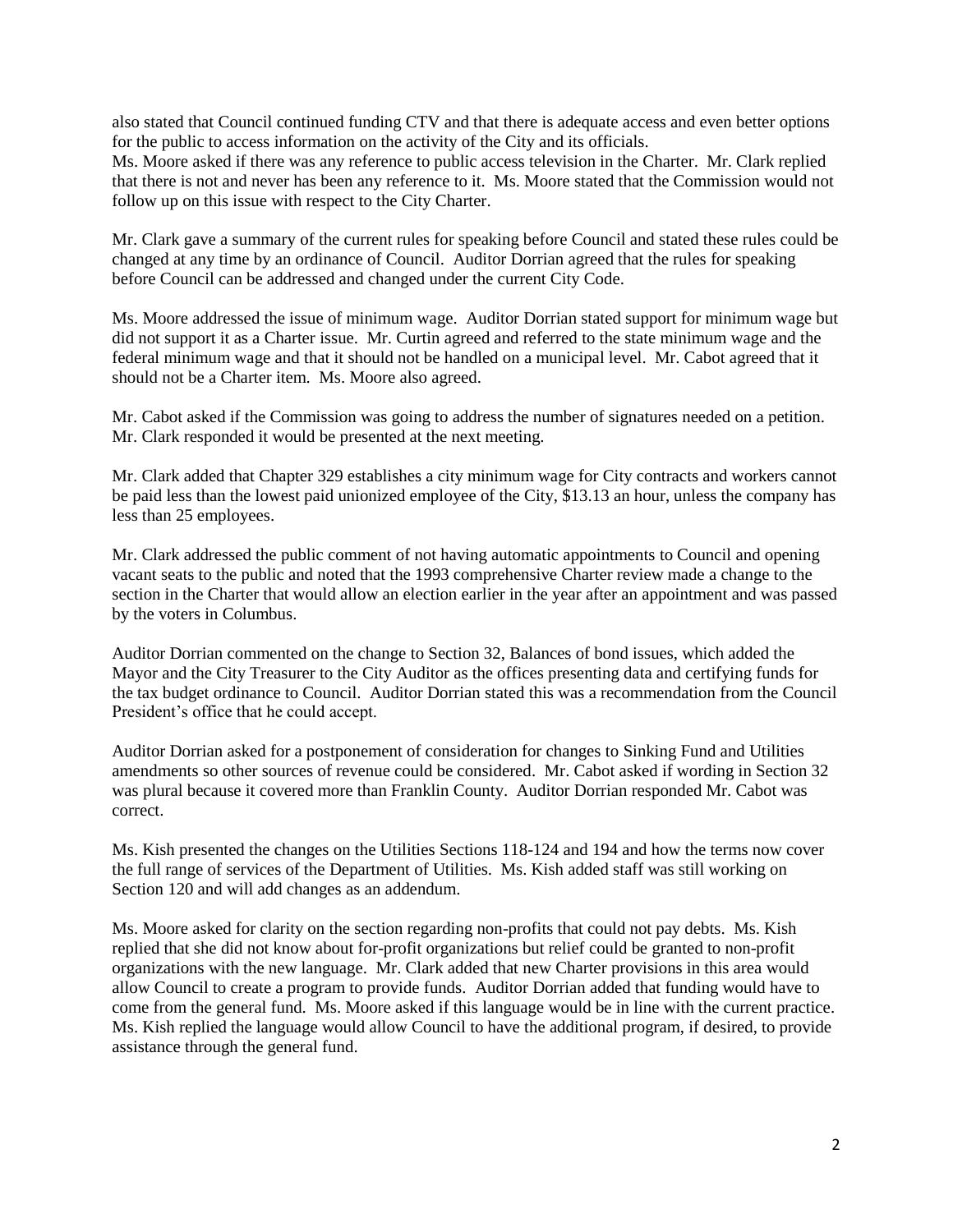Mr. Cabot asked for additional information on the granting of franchises. Mr. Clark responded that the addition would bring in a common provision used in other Ohio cities for granting a franchise for a public purpose and ensures taxpayers and rate payers are protected from discrimination.

Mr. Clark presented proposed ethics changes and the additional update in footnote 2, which could move this section to the qualifications section instead of the ethics section.

Mr. Cabot stated he supported changes and asked whether "willful" should be stricken. Auditor Dorrian agreed with Mr. Cabot and asked if there was something like an inadvertent violation. Mr. Curtin added that the Charter should have a strict ethics provision but did not want there to be unintended consequences that might cause an otherwise decent and honorable office holder to lose his or her office. Mr. Cox added that there was language in the Code that addresses this issue. Mr. Cabot asked if Mr. Cox could report back on the actual wording.

Mr. Clark asked if the Commission would like to see footnote 2 added to the ethics section. Mr. Cabot asked if it pertained to Council members only. Mr. Clark replied it pertained to the Council President specifically. Mr. Cabot responded it should pertain to everyone and should fall under ethics.

Mr. Clark presented the equal rights language drafted to add to the Charter.

Mr. Cabot asked about outside contractors and their adherence to the language. Mr. Clark responded that there is a non-discriminatory clause that must be in place for City contracts that largely mirrors the language proposed. Auditor Dorrian asked how far reaching the language was. Mr. Curtin stated the City Attorney's advice was needed on the intended and unintended consequences of putting this language in the Charter. Ms. Moore asked that staff would report back at a future meeting. Mr. Curtin asked for a few examples of current contracts with the Lutheran or Catholic Church or other entities that might have a conflict with this language.

Recreation and Parks Director Alan McKnight presented on Sections 128 and 129 including how positions appointed at the recommendation of the Board of Education and Council of Social Agencies has not been consistent and that an appointment from the Franklin County Metro Parks board is appropriate and that he doesn't believe that individual should have to be qualified in the field of forestry, as the city has representatives from that field already included.

Mr. Cabot asked where the Commission came from and why does the Recreation and Parks department need to answer to a commission instead of operating as the other Department Directors do. Director McKnight responded that many cities across the country have a board and they are unique to the department, but do serve a purpose.

Auditor Dorrian commented on the residency issue. Mr. Cox responded the language regarding residency applies to City employees. Auditor Dorrian offered that the wording could be changed to the phrase "Franklin county or a county contiguous". Director McKnight stated he would not be opposed to that language.

Mr. Curtin commented that in the future there might be a natural merger with other entities like Metro Parks and there should be discussion that should look at the expansive future in terms of governing and financing. Director McKnight stated there was merit in that discussion and commented on the surrounding areas that have the same type of systems and how there needs to be cooperation and partnership among them.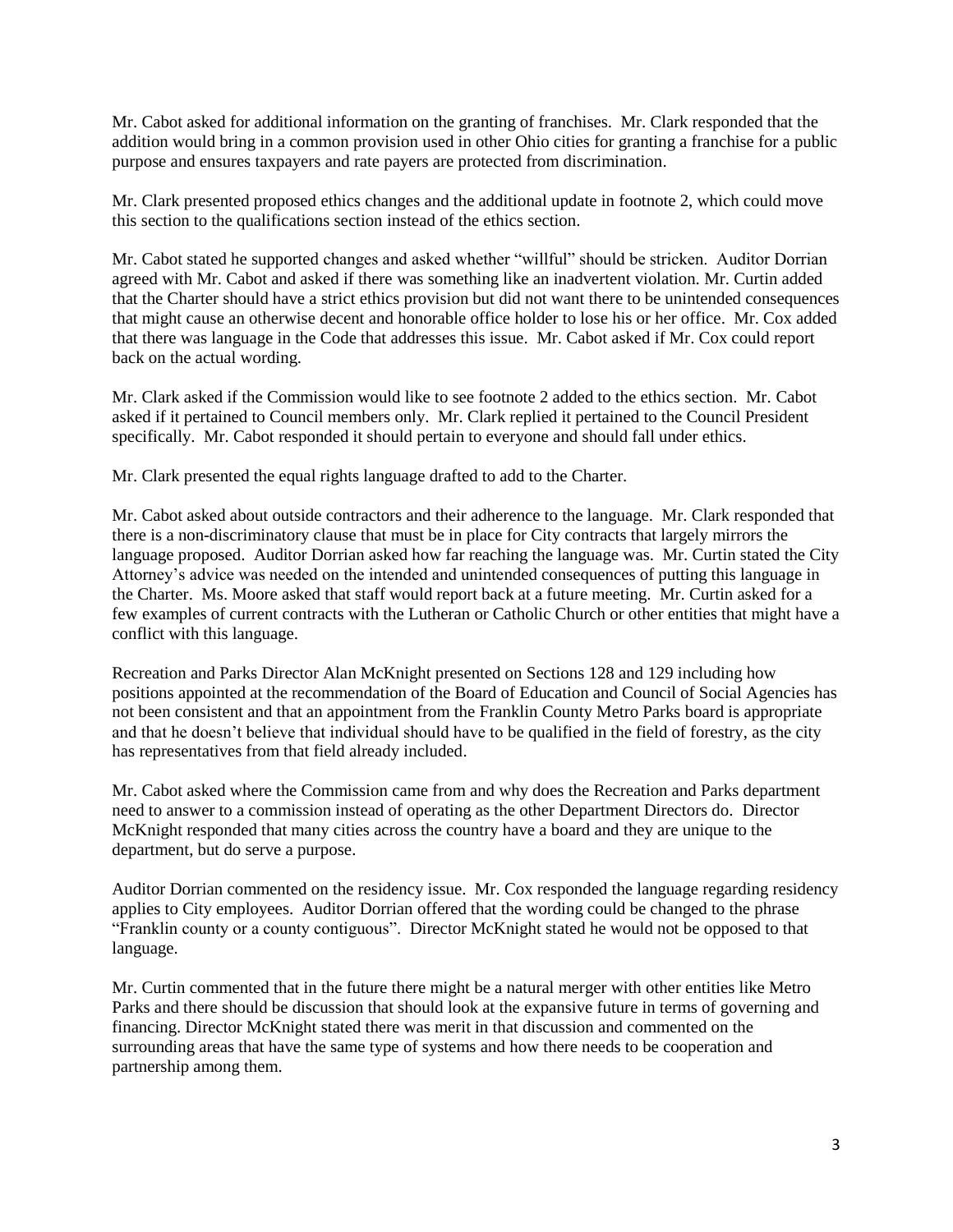Auditor Dorrian asked if there are recreation or park facilities in either Delaware or Fairfield county. Director McKnight stated there were the O'Shaughnessy Reservoir, Hoover Dam, and other neighborhood parks.

Ms. Moore charged staff with drafting language for the Commission to review in line with the comments given by the Commissioners.

Mr. Clark reported on the Temporary and Permanent Inability of Officeholders and recommended a charter amendment that establishes a uniform process to declare temporary inability, adjudicate permanent inability, and assure clear lines of acting authority and of successors for each elected official of the city.

Auditor Dorrian stated that 45 days is a very short period of time and that it should be no less than 90 days. Auditor Dorrian added that a medical professional should determine inability either permanently or temporarily and should include the Health Commissioner and a majority vote of the Health Commission members. Mr. Curtin agreed with Auditor Dorrian but also believed there were other forms of inability, which should fall under the decision of the judicial branch.

Mr. Clark responded that the 90 days sounded reasonable and added that only an elected official or their agent can trigger temporary inability as opposed to permanent inability.

Mr. Cabot commented there was no specific process in place in case an elected official or agent waited to declare inability. Mr. Clark added that staff could come back with a hybrid approach to provide a broad framework for the Charter so it could be specified by ordinance and would not become unwieldy.

Ms. Moore asked about provisions in other Charters about emergency preparedness. Mr. Clark replied that this would not only be the first city in Ohio to address the issue but also the first in the nation to properly address the issue.

Mr. Clark presented on elected official qualifications and recommended the following be added to all qualifications: residency in the city for at least one year and continuing residency during office, service in the US Armed Forces as a permitted public office, prohibition on any interest in a contract, job, work or service for the municipality, and forfeiture of office if the official lacks any qualification.

Auditor Dorrian agreed but asked that the one-year residency requirement be given further thought. Mr. Curtin asked if the prohibition of any interest in a contract should apply to the individual's immediate family as well as himself or herself. Mr. Cox replied this is addressed in the State ethics law of what constitutes immediate family. Mr. Cabot agreed that there is no need for the one-year residency requirement.

Mr. Cabot asked if serving on a board would be taking another public office even if it is not compensated and stated it should not be prohibited. Mr. Cox replied that the Attorney General has several definitions of what constitutes a public office and looking at that is a good starting point for that analysis.

Mr. Clark presented the prohibited use of public funds and did not recommend incorporating state law by reference and including a provision to nullify the exclusion of charter municipalities from the definition of political subdivision in ORC 9.03 but instead either choose a general or specific approach to address the misuse of public funds.

Auditor Dorrian asked if the language proposed would restrict a city employee how she or he could spend money earned from the city to what was outlined in the Charter. Mr. Clark responded this language was